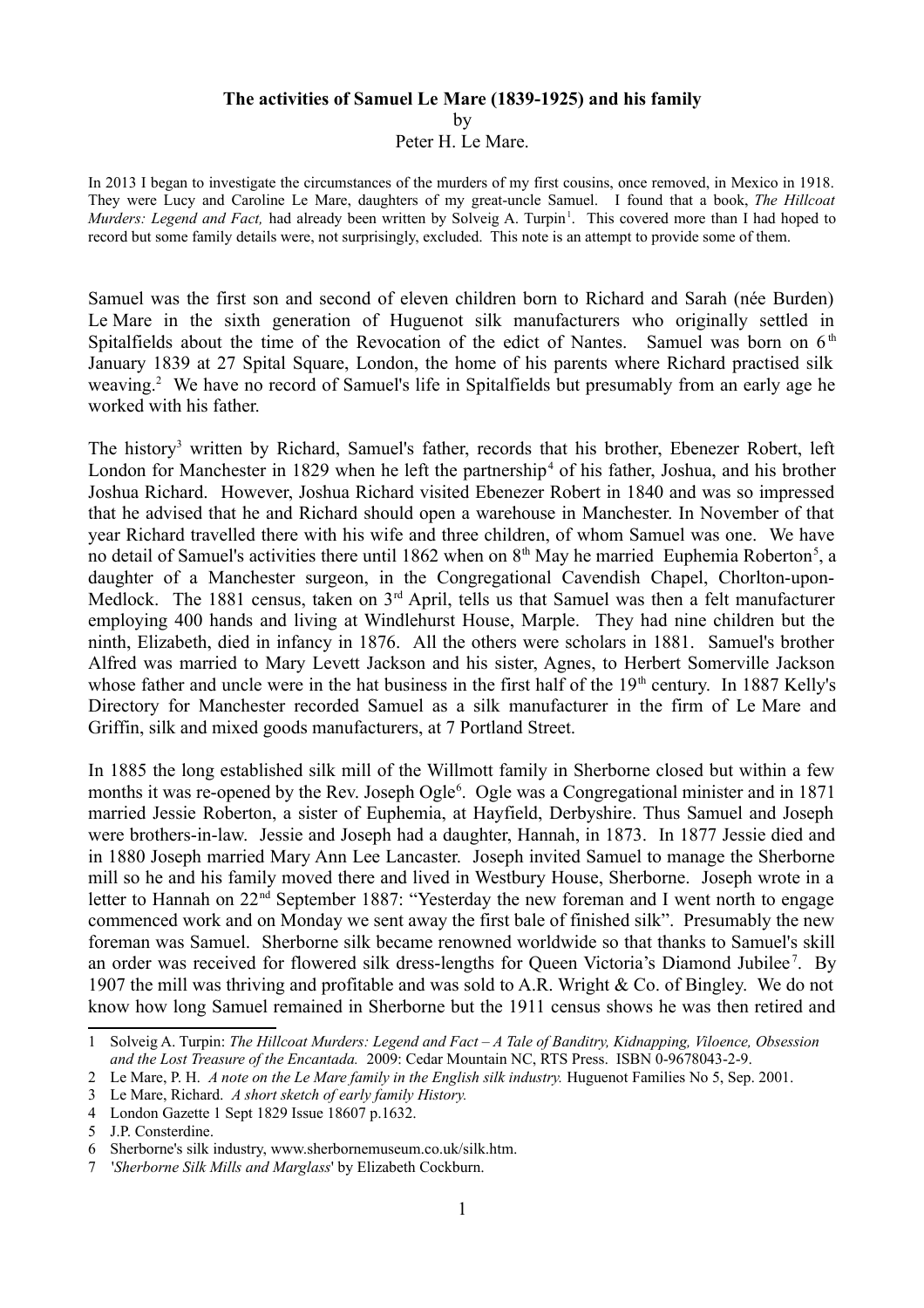living at Windlehurst, Hemyock, Cullompton, Devon. Euphemia died there on 9<sup>th</sup> March 1912 in Wellington, Somerset<sup>[8](#page-1-0)</sup>

Samuel became active in other respects in Sherborne. He was a governor of Foster's School from 1898 to 1905 and was also connected with Sherborne School and Lord Digby's school for Girls. He was a founder member with Joseph Ogle of the Sherborne Cottage Building Company.

The family.

Samuel and Euphemia had nine children of whom only one, Helen, married in England and remained in the country. The ninth, Elizabeth, died in infancy in 1876. Helen's husband, Charles Robinson, was a chemist who had a tar distillery in West Bromwich. They had a son, Richard, who wrote in his memoirs of his grandfather as follows $\delta$ :

• It was towards the end of the eighties that Sam and his wife, Euphemia, with their family, moved from Marple to Sherborne in Dorset. The silk mill there had been in financial straits and since it involved a sizeable labour force a local consortium headed by the Rev. Joseph Ogle, a Congregational minister who had married Jessie Roberton, a sister of Euphemia, had been formed to put it back on a firm basis. The rescue made it necessary to recruit a new manager and Sam appears to have been the man. I had always understood he had been in the silk industry hereto and no doubt this, plus nepotism, explained his move. When the move took place three daughters were living at home and it was while living there that (my) mother [Helen] became engaged and that Sam, with a dash of Wimpole Street, used to preempt her letters when the post arrived and keep them for a while to torment her. Sam represented a restrictive presence to all of us. What he did all day I have no idea – he had a tiny study at the back and I think he must have complained to my aunts about my indifference to him, because I was told I ought to make a habit of greeting him and kissing him at breakfast, beard and all. Sam would occasionally go and spend a night with W.G. Ibison after my grandmother had died. I can vividly remember my aunts dancing a sort of cachucha on the terrace as they watched the pony and trap disappear down the lane outside.

Thus, Samuel seems to have been a difficult man which may explain why all except Helen left to live abroad. Solveig A. Turpin, in her book *The Hillcoat Murders: Legend and Fact,* discusses this possibility. I was told by my cousin, (Hilda) Margaret Le Mare, that our aunt May (Mary Shelly Le Mare) said that uncle Samuel sold the Le Mare share in the silk business when he moved to Willmott's mill in Sherborne, thereby depriving her father, Alfred, the second son of Richard and Sarah, of taking over the business. Alfred worked in the business for about twenty years but left it at about the time that Samuel left; he then became cashier and later company secretary with William O'Hanlon &Co. Ltd., upholsterers and warehousemen. My father and uncles rarely spoke of Samuel. He seems to have been an autocratic and perhaps selfish senior sibling.

William, the eldest son of Samuel and Euphemia, went to sea and became a commander of P&O liners, and of a hospital ship during the 1914-18 war. He married Mildred Southwell in 1902 but the marriage broke up in 1918. Their son, Malcolm, joined the Royal Navy.

The youngest son, Samuel Bellhouse Le Mare was born about  $1873$ . In  $1891^{10}$  $1891^{10}$  $1891^{10}$  he was a bank clerk

<span id="page-1-0"></span><sup>8</sup> Ancestry.co.uk and J.P. Consterdine.

<span id="page-1-1"></span><sup>9</sup> Email 30 Jul 2013 from Janet Harris (née Robinson), great grand-daughter of Samuel.

<span id="page-1-2"></span><sup>10</sup> Census.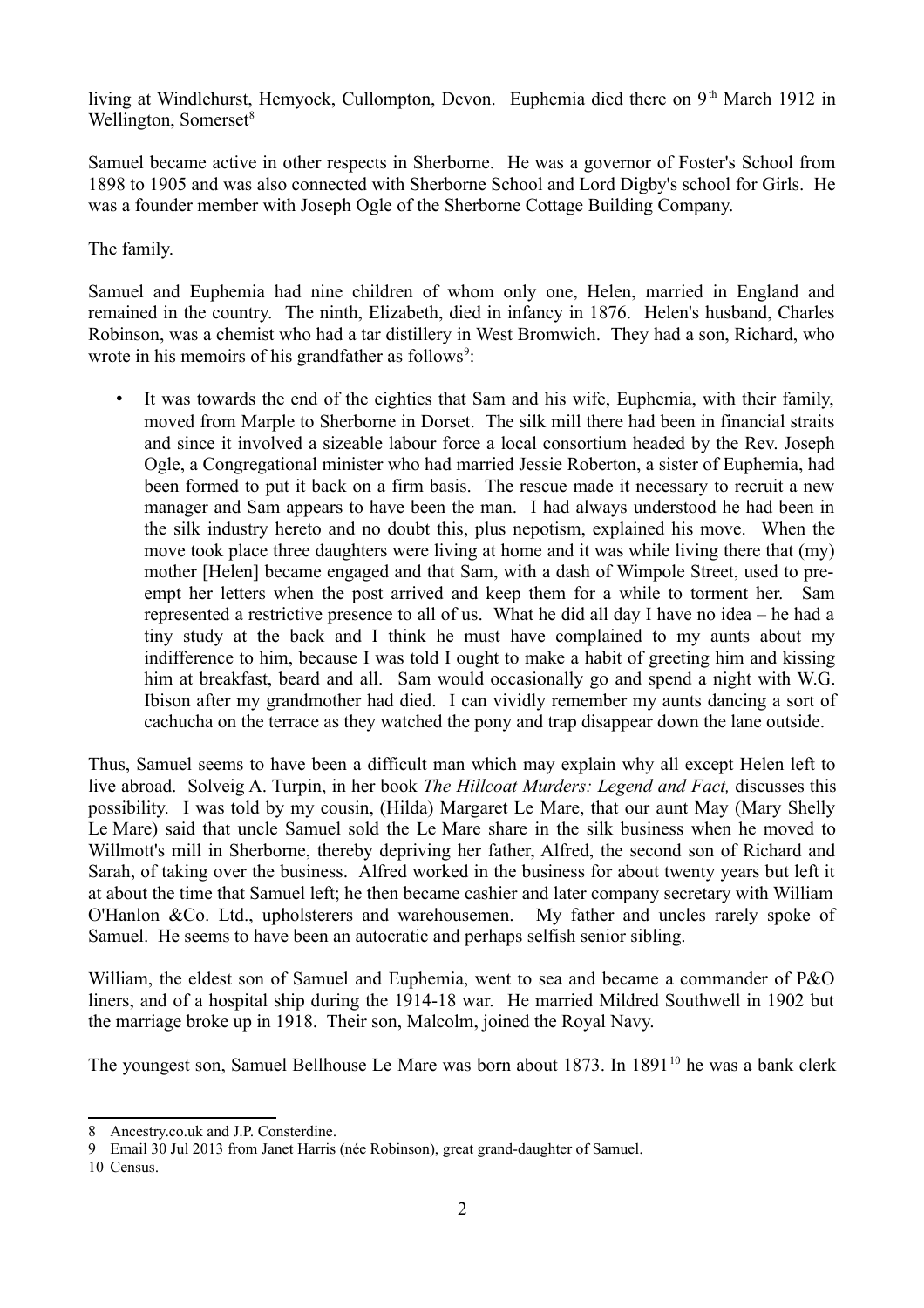in Axbridge, Somerset. He emigrated to South Africa where he married but in  $1901<sup>11</sup>$  $1901<sup>11</sup>$  $1901<sup>11</sup>$  he was described as a boarder with Emily Elizabeth Britton (née Broadbent) and her six children in Lewisham; his occupation was recorded as "Transvaal Refugee School Tutor". They married on 20th November 1901 and the family emigrated to South Africa where they lived in Johannesburg. After Euphemia's death, Samuel visited Bellhouse and family in 1912, leaving Liverpool for Natal on  $20<sup>th</sup>$  October on the ss Inanda bound for Beira; he stayed until 1915<sup>[12](#page-2-1)</sup> when he arrived in Liverpool on  $24<sup>th</sup>$  May on the ss Nestor. He then went to the home of his sister, Mary, in Macclesfield.

The other five members of Samuel's family went to Texas and Mexico. Much of their activities has been investigated and reported by Solveig A. Turpin, of the Teresa Long Institute of Latin American Studies, The University of Texas at Austin, 78712, in her book *The Hillcoat Murders: Legend and Fact.* Two brothers, Richard and George, left England in 1885<sup>[13](#page-2-2)</sup>. In 1890 Richard was a livestock breeder and the Texas State Gazetteer for 1892 shows Richard was then in Brackett or possibly Hillcoat, a small settlement nearby where the post office was opened in 1890 and Frederick Hillcoat was postmaster; the post office was closed in 1894 and the settlement deserted<sup>[14](#page-2-3)</sup>. The town seems to have been named for him. Details of the activities of the brothers are largely unknown but they seem to have been ranchers, perhaps in association with Freddie. In July 1899 George visited England; he is entered as a rancher in the passenger list of the s.s. Californian departing from Montreal and arriving in Liverpool<sup>[15](#page-2-4)</sup>. One report comments: "According to the family, he [Dick] was somewhat of a scamp – his brother-in-law in England in his will asked his sons to keep on sending Richard an allowance if they could." The same report states that Dick signed a release on five lots. Later, in 1929, Richard was paid \$100 following Hillcoat's death for his interest in the Brackett lots. The association with Hillcoat had other important consequences when Freddie, his stepson, wife and sister-in-law were murdered at La Mariposa, Mexico.

Janet Harris has commented<sup>[16](#page-2-5)</sup> "Richard (Dick), the second son was much loved by his sisters, as is clear from their letters. He seems to have had a drink problem and was also much given to arthritis, which caused him pain and misery. He took, think, whatever work he could and certainly at one time had a flock of sheep and later of Angora goats to look after, and was cited at another time as a member of Hillcoat's business. He was a kind and affectionate man who probably missed his family very much, as he was only 18 when he went out there, but failure dogged him and he obviously struggled. He was, I think, the last to die".

In the 1901 census Lucy, Samuel's eldest daughter, is recorded as single and a sick nurse, at the time visiting her married sister, Helen, in Leamington Spa; she may have become a hospital matron<sup>[17](#page-2-6)</sup>. Presumably she continued nursing but on  $17<sup>th</sup>$  December 1906, aged 43, she left Southampton<sup>[18](#page-2-7)</sup> for Tampico, Mexico, on the ss *Fürst Bismarck* under Captain Lotze. She arrived on 9<sup>th</sup> January and the following day married Frederick Hillcoat, then aged 54. I am not aware of any details of their courtship but Solveig Turpin suggests that Lucy may have first met Freddie when he travelled to England in 1901 on the death of his older brother, Charles. This implies a long courtship by

<span id="page-2-0"></span><sup>11</sup> 1901 census.

<span id="page-2-1"></span><sup>12</sup> Passenger list published by www.ancestry.co.uk.

<span id="page-2-2"></span><sup>13</sup> Hillcoat files.

<span id="page-2-3"></span><sup>14</sup> Texas State Historical Association; http://www.tshaonline.org

<span id="page-2-4"></span><sup>15</sup> Passenger list www.ancestry.co.uk.

<span id="page-2-5"></span><sup>16</sup> Email 28 Feb 2015.

<span id="page-2-6"></span><sup>17</sup> Turpin, *op.cit.,* p53.

<span id="page-2-7"></span><sup>18</sup> Passenger list www.ancestry.co.uk.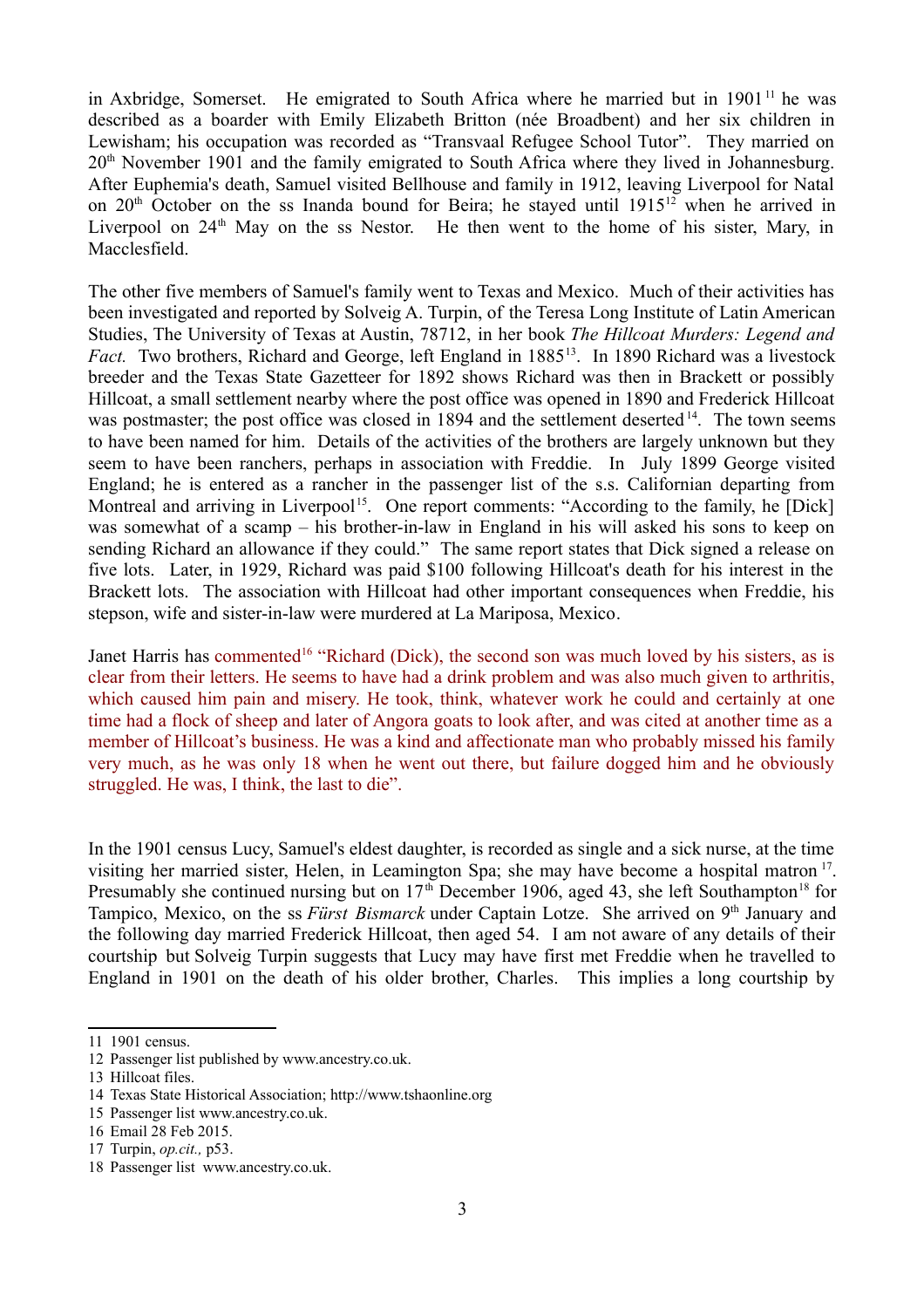correspondence but a Frederick Hillcoat travelled from New York to Glasgow in August [19](#page-3-0)04<sup>19</sup> which may indicate the couple met again before marriage.

Frederick's first wife, Mary Mercer Ord, had died in March 1899. Mary was also known as Molly Virginia Ord. She was born in 1865, a daughter of US Major General Edward Otho Cresap Ord and his wife Mary Mercer Thompson (b. Culpeper VA 1831, d. San Antonio TX 1894). Edward was born in 1818 and died in 1883 of yellow fever in Cuba. Frederick and Molly had a son, Garesché, known as Garry, born in 1896.

On 25<sup>th</sup> October 1912, five days after their father left for South Africa, Lucy's sisters Isabella and Caroline sailed first class on ss Cestrian from Liverpool to New Orleans where they arrived on 11 November and were met by George<sup>13</sup>. In 1915 they visited Mexico<sup>[20](#page-3-1)</sup>. On  $24<sup>th</sup>$  December 1917 Isabella crossed from Mexico to Texas at Eagle Pass and was met by George <sup>14</sup>. She seems not to have returned to Mexico but Caroline remained there with Lucy and Frederick on their ranch at Mariposa. There, on  $2<sup>nd</sup>$  May 1918, Lucy, Frederick, Garry and Caroline were murdered by a group of Mexicans. The event is the subject of Solveig Turpin's book.

Richard, Isabella and George remained in Texas and Mexico. I do not know where or when Richard died. Isabella died in San Antonio, Texas, on 6<sup>th</sup> September 1918; George died in Múzquiz, Mexico, on 16<sup>th</sup> June 1924. Samuel died on 25<sup>th</sup> August 1925 at 52, Francis Road, Edgbaston, Birmingham.



Figure1. The Mexico-USA border showing places relevant to the Hillcoat-Le Mare activities $^{21}$  $^{21}$  $^{21}$ .

#### Acknowledgements.

I am grateful to David Stewart for information on the marriages of Samuel Bellhouse Le Mare. David is a greatgrandson of John Henry Broadbent whose sister, Emily Elizabeth, married first Thomas Allen Britton and second Bellhouse.

<span id="page-3-0"></span><sup>19</sup> Passenger list, www.ancestry.co.uk

<span id="page-3-1"></span><sup>20</sup> Chronology of Frederick Hillcoat's life.

<span id="page-3-2"></span><sup>21</sup> *The Times* Survey Atlas of the World, 1920.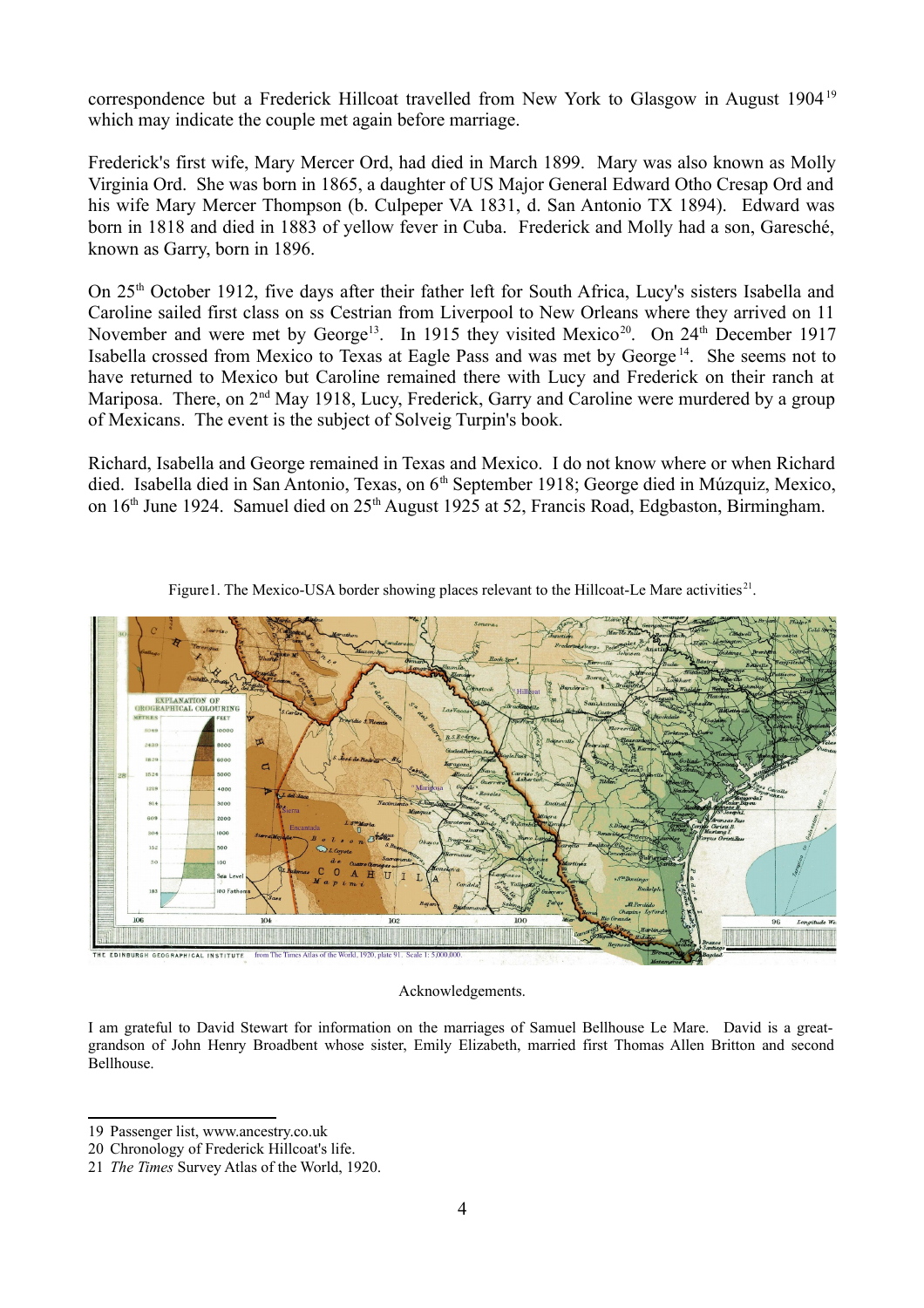### **Appendix**

The following account of the murders and how the ranch came to Freddue Hillcoat is among the Hillcoat Papers. I constructed the family tree of Major-General Edward Cresap Ord.

Per The Times, Wednesday, 8<sup>th</sup>. May 1918, page 5:

## MURDERED BY MEXICAN

## **BANDITS**

NEW YORK, May 7, — A telegram from Eagle Pass, Texas, states that, according to a dispatch from La Mariposa, Mexican bandits murdered four British subjects there last Thursday. Their names are given as Miss C. LeMare, Mrs. Frederick Hillcoat, Mr. Frederick Hillcoat, and their son, Jerry Hillcoat. — Reuter.

Per The Cresap Society, Vol. 50, No. 2, Whole Number 396, April 1990.

"The Hillcoat Murders".

#### INTRODUCTION

Frederick Hillcoat was appointed the first Postmaster of the newly established Post Office which was named for him August 15, 1890. The Hillcoat Post Office was located about 20 miles in a direct line NE of Brackettville, and about one half mile from the west bank of the West Prong of the Nueces River on some of the most rugged terrain in that part of Kinny county.

The following episode has more-or-less been exempt from the annals of history. It may not have been told had it not involved the lives of individuals who were related through kinship and friendship to two prominent military generals of that time.

Charles G. Downing of Fort Clark, Brackettville, Texas, contributed the article.

# **THE HILLCOAT MURDERS**

The London Times of May 8, 1918 contained a brief article reporting that bandits had murdered four British subjects in Mexico. The murders occurred on Thursday, May 2, 1918, and the names of the four victims were given as Mr. and Mrs. Frederick Hillcoat, their son Jerry Hillcoat, and Miss C. LeMare, sister of Mrs. Hillcoat. The "Times" failed to note that 22-year-old Jerry Hillcoat was properly called Garesche Ord Hillcoat, and that he was a grandson of the late Major General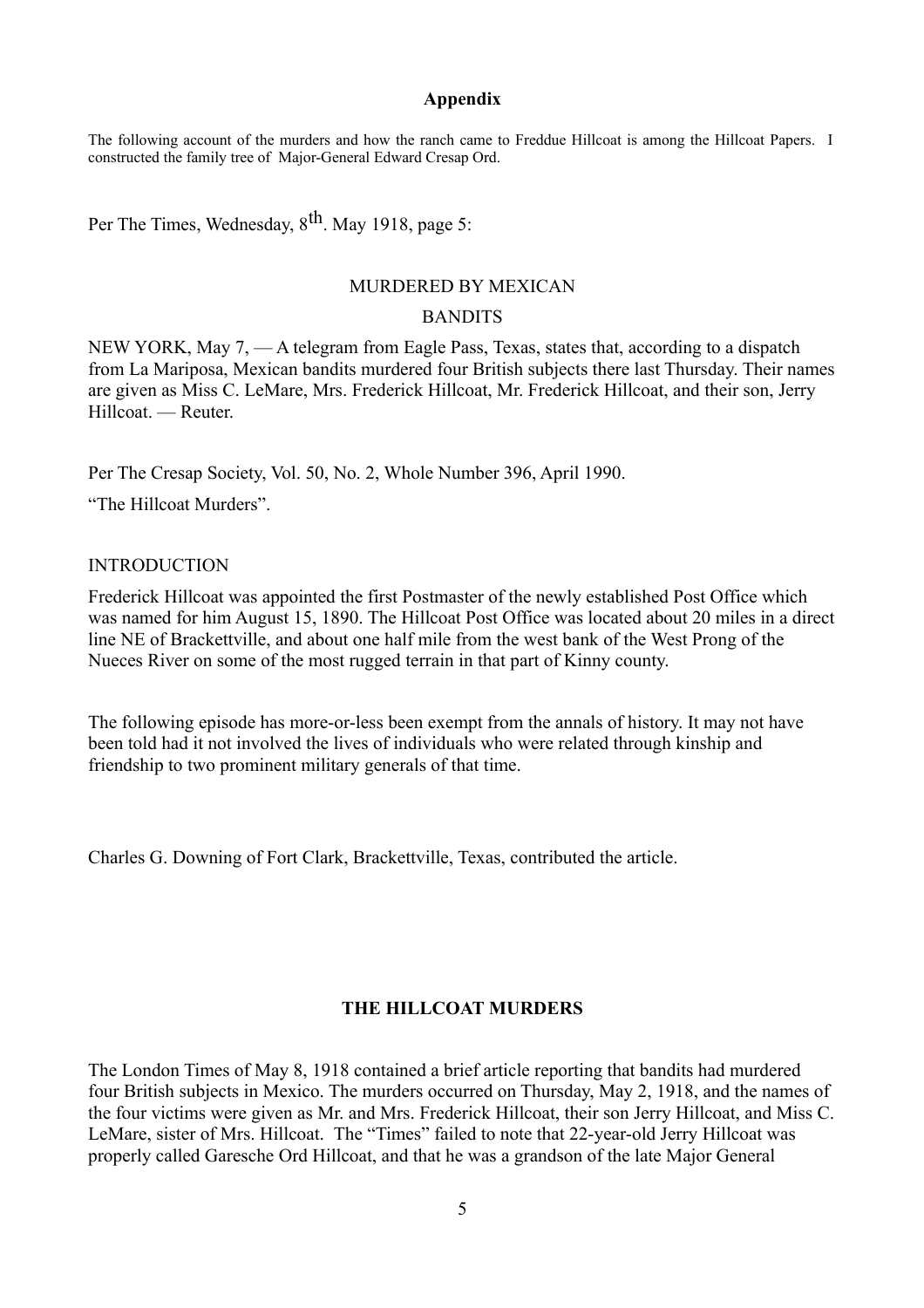Edward Otho Cresap Ord, U.S.A. (1818 – 1883)

The murders took place on the 50,000-acre H[i](#page-5-0)llcoat ranch<sup>i</sup> in a remote area of the high desert state of Coahuila. To explain how the Hillcoats became ranchers in Mexico leads to the story of two generals who faced one another in battle across the troubled Mexican –American border. Their actions could very well determine the issue of peace or war between the two nations.

It was in 1875 that General E.O.C. Ord assumed command of the Military Department of Texas, with headquarters in San Antonio. Immediately he faced a serious problem of lawlessness on the international frontier. On the lower Rio Grande, armed parties of bandits had for years crossed over to the ranches on the American side to steal cattle and to drive them across the border to sanctuary in Mexico. On the upper Rio Grande above Laredo savage Indians crossed the mountains of Coahuila and Chihuahua murdering settlers and driving their cattle into Mexico. The Mexican Government, torn by revolution, was unable to exert its authority over the lawless bands. General Ord was determined to stop the raiding and received tactic approval from his superiors to send his forces into Mexico in hot pursuit of the raiders. There were outcries from the Mexican people and authorities condemning the crossing as violations of Mexican sovereignty and threatening resistance by Mexican forces.

In 1876, Porfirio Diaz occupied Mexico City and proclaimed himself provisional president. The following year there was a new administration in Washington with the inauguration of Rutherford B. Hayes. Hayes openly ordered Ord to stop the raids into Texas, even if it meant occasional crossings into Mexico. The American President withheld recognition of the Diaz Government until the Mexican authorities should act to prevent the raids. Spurred by the American stand, Diaz sent General Geronimo Trevino (Jerónimo Treviño), an able commander, to the border to suppress the raids. Trevino, 38 years old, was a member of a prominent and wealthy family.

General Ord took the initiative and by arrangement crossed at Piedras Negras to confer with Trevino. The two agreed to cooperate in suppressing the lawless elements. Ord continued to have his troops cross the border discretely, while Trevino aggressive went after bandits and savage Indians on the Mexican side. The result was the pacification of the border.

In the course of the cooperative efforts with General Ord, General Trevino had visited Texas and had met Ord's 23-year-old daughter, Roberta Augusta Ord, who was described as "blond and dazzling beautiful" as well as being "esteemed for her simplicity and goodness of heart". As a contempory account phrased it, Bertie's "many personal charms and high womanly qualities smote the heart of the military chieftain". Geronimo and Bertie were married in San Antonio on July 20, 1880.

General Ord retired in the latter part of 1880 and went to Mexico as a civil engineer for American railroad interests. By the time of his arrival there, Trevino was serving as Minister of war in the Mexican government.

<span id="page-5-0"></span>i El Silencio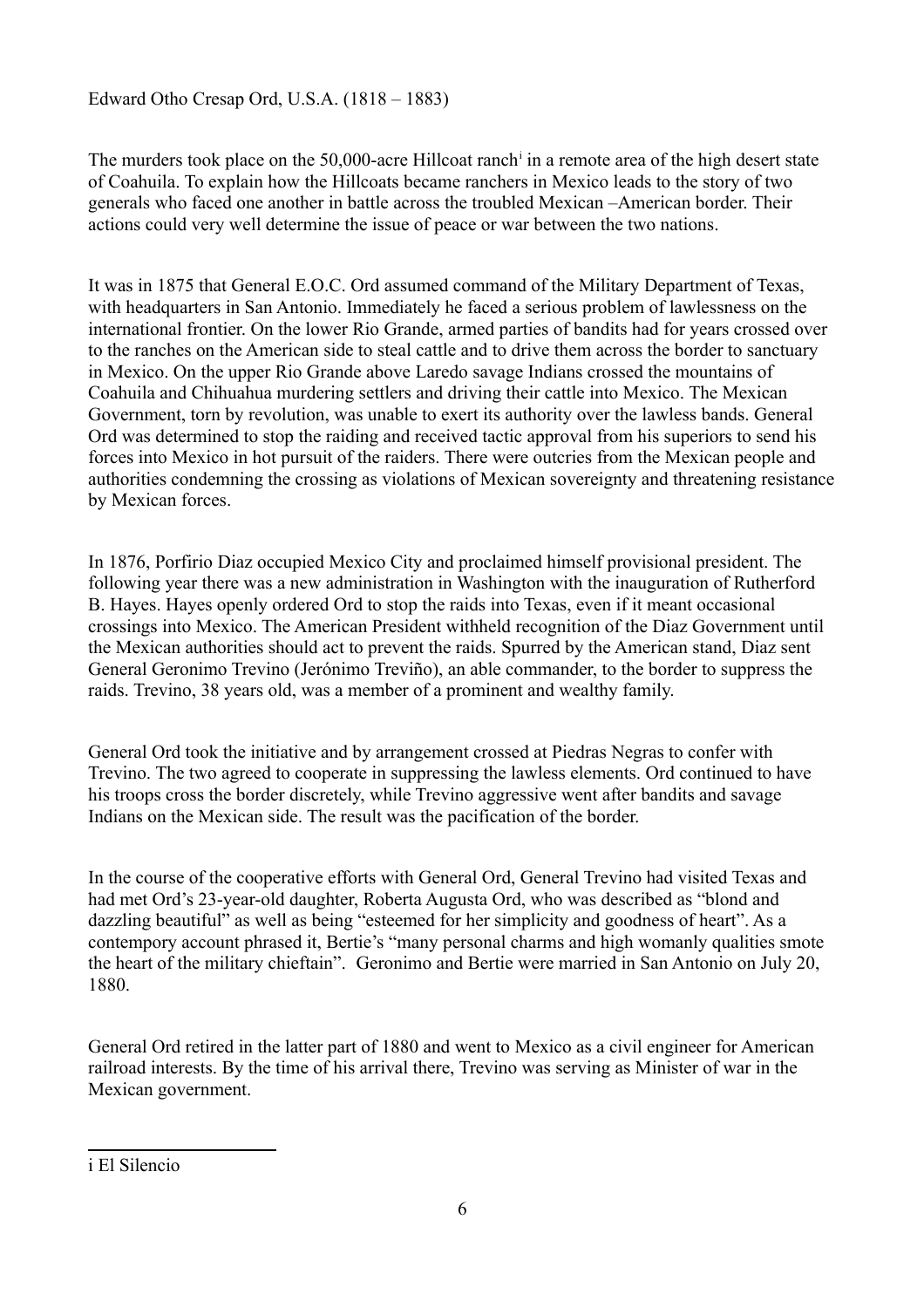Trevino owned a vast estate, possibly over a million acres of desert land in Coahuila. He offered to set up his father-in-law as a rancher in a portion of this vast estate, but General Ord turned down the generous offer.

Bertie Trevino's health declined, and General Trevino resigned his cabinet post and resumed his old command in Northern Mexico. There, in 1882, Bertie gave birth to a son appropriately named Geronimo Edwardo de Trevino y Ord, also called by General Ord "the international baby". Porfirio Diaz himself was the infant's godfather. Bertie did not live long after the birth of her son and died in 1883 at the age of 27. General Ord, returning from a visit to the United States, was stricken with yellow fever and died in Havana, Cuba, in 1883, in his sixty-fifth year.

MARY MERCER ORD, Bertie's younger sister was married in 1892 to FREDERICK HILLCOAT, an Englishman. They and other members of the Ord family in San Antonio had kept in touch with General Trevino over the years. The Hillcoats received from the General, either by purchase or as a gift, a ranch of 50,000 acres in a remote area of the Trevino holdings.

A son was born to the Hillcoats in 1896 and was given the name GARESCHE Ord after Mary Mercer's favorite brother who was a year younger than she. This brother, Lieutenant Garesche Ord, was killed in 1898 at San Juan Hill. The hopes and dreams of the Hillcoats were dashed by Mary's untimely death in 1899 at the age of only thirty-four. Frederick Hillcoat remarried, and it was his second wife, her sister, and his young son who were murdered in 1918.

The Hillcoats lived on their 50,000-acre ranch in a house that Frederick Hillcoat himself built. They raised goats and sheep and annually made a trip of about 120 miles to the town of Muzquiz, Coahuila, to sell the products of the ranch. Returning from their journey in 1918, they were followed back to their isolated home by a bandit named Felipe Muzquiz and his band of robbers.

Shortly after the Hillcoats returned home a knock was heard at the door. Hillcoat answered and found one of the band there, who told him that Muzquiz wanted to talk to him. Hillcoat refused, and the bandit went back to report to his leader. Shortly, there was a second knock. Instead of answering the door, Hillcoat positioned himself so that he could see the door. The same bandit was there, but this time with a revolver in hand. Hillcoat shot the man dead with his rifle.

The other bandits attacked the house and the firing became general on both sides. Garesche, the son, dropped to his knees in the open front door, firing until he was shot down by the attackers. Quickly all four in the house were dispatched by the greater firepower of the bandits. The bodies of the two men and the two women were thrown into the well.

These events would have gone unreported had it not been for a Mexican goat herder who worked for Hillcoat. This individual, hidden across a ravine in front of the house, witnessed the entire episode.

Unknown to Felipe Muzquiz and his band, as they traveled to the Hillcoat ranch, they were being pursued by a detachment of Los Federales, a military police mounted force that was sent to apprehend the bandits for their previous crimes.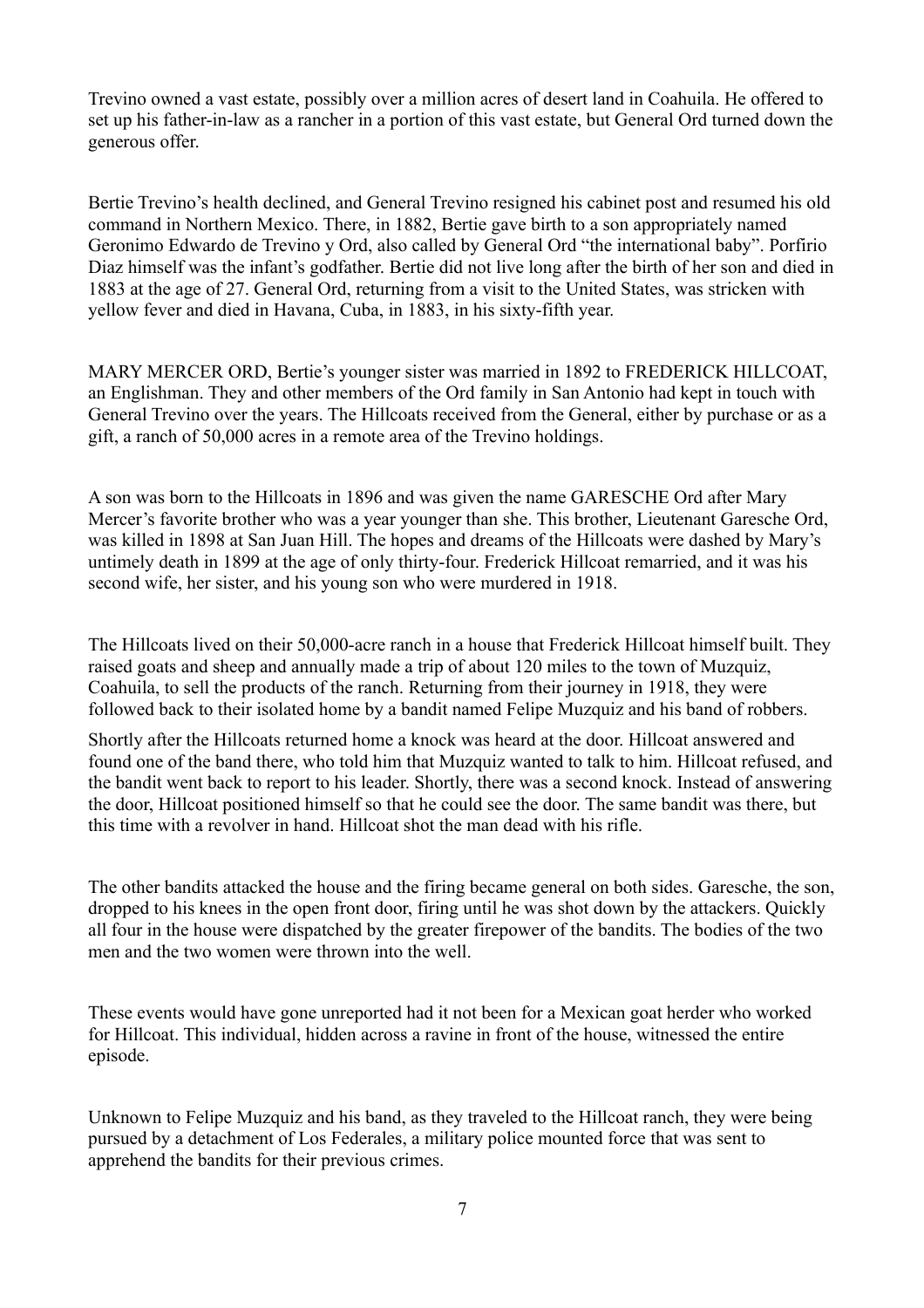After the Hillcoat murders, Muzquiz and his band headed for Santo Domingo ranch, which also belonged to Trevino, and they camped there. Los Federales surprised them and in the ensuing battle killed all of them except Felipe Muzquiz, who they mortally wounded.

The commander of the federal troops sent a soldier to La Babia, Trevino's home ranch, to telegraph the town of Muzquiz with report of the battle with the bandits and ask it they should put Felipe in a wagon and bring him to Muzquiz. The commander there asked how badly Felipe was wounded, "Mortally" was the reply, so the commander directed that Felipe should be allowed to die at the Santo Domingo, and there he expired soon after.

# Sources:

- 1.Information given to Charles G. Downing by his father-in-law, Harvey Polly, who lived for 33 years on a ranch in Mexico that once was part of the Trevino Land and bordered the Hillcoat ranch. Downing, a bookseller of Brackettville, Texas, lives on the Fort Clark reservation, now a private community.
- 2. Copy of a letter from Edward S. Wallace, noted author of Texas Border lore, written to Ben Pingenot, Charles G. Downing's neighbor.

<span id="page-7-0"></span>ii *Charlie Sellers, who worked for George Myers (sp?) remembers a story when Felipe Muzquiz was wounded by the Mexican soldiers. Felipe had abducted Tom Barksdale, Myers ranch manager, and had asked a big ransom for him. Since Myers was supposed to be a tightwad, everybody said he wouldn't give Felipe a dollar for setting Tom free. Since Felipe was already wounded, he was taken to the Rancho El Conejo, where he was going to be executed. Tom Barksdale asked the captain if he could go home and the captain said that he would have to be a witness at Felipe's execution first. The soldiers sat him down on a small chair and blindfolded him before he was shot.*